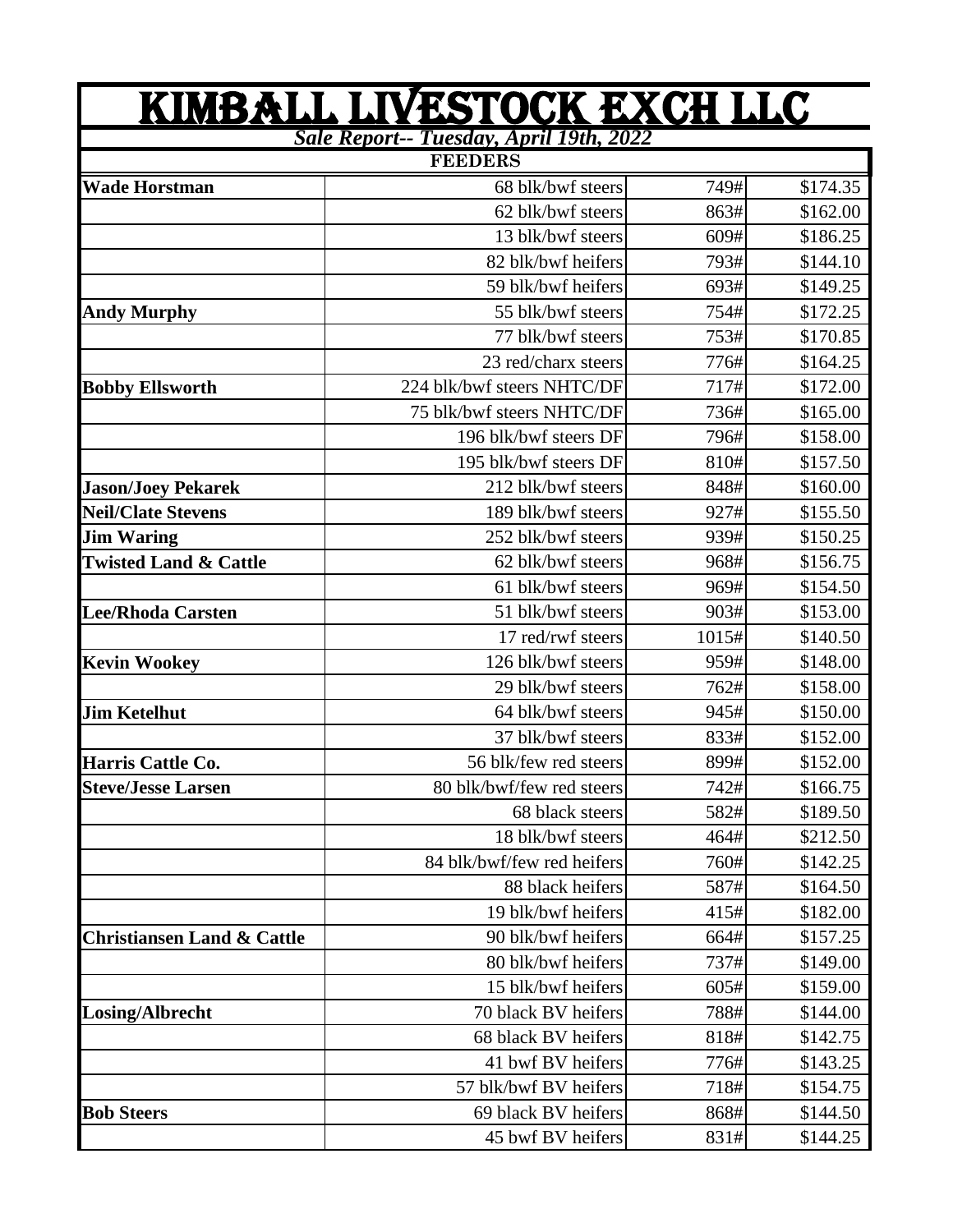|                               | 44 blk/bwf BV heifers | 751#  | \$146.75 |
|-------------------------------|-----------------------|-------|----------|
|                               | 26 black BV heifers   | 876#  | \$136.00 |
| <b>Ryan/Jan Urban</b>         | 75 blk/bwf BV heifers | 827#  | \$139.25 |
|                               | 32 blk/bwf BV heifers | 761#  | \$146.25 |
|                               | 34 blk/red steers     | 854#  | \$156.50 |
| <b>Steptoe Bros.</b>          | 59 black steers       | 884#  | \$153.75 |
|                               | 28 black steers       | 747#  | \$163.75 |
|                               | 42 black heifers      | 768#  | \$142.25 |
|                               | 7 black heifers       | 560#  | \$155.00 |
| <b>Bryan Eden</b>             | 73 black BV heifers   | 862#  | \$140.25 |
|                               | 24 black BV heifers   | 788#  | \$141.75 |
| <b>Bruns/DeJong</b>           | 82 blk/bwf heifers    | 839#  | \$137.75 |
|                               | 28 blk/bwf heifers    | 744#  | \$144.00 |
| <b>Jensen Ranch</b>           | 79 black heifers      | 885#  | \$136.00 |
|                               | 57 blk/bwf heifers    | 795#  | \$139.00 |
|                               | 18 charx heifers      | 807#  | \$144.00 |
| <b>Bunker Farms</b>           | 48 blk/red heifers    | 727#  | \$143.50 |
| <b>Arens Bros.</b>            | 25 black steers       | 1000# | \$138.00 |
|                               | 15 black steers       | 837#  | \$154.00 |
|                               | 19 blk/bwf heifers    | 923#  | \$129.25 |
|                               | 17 black heifers      | 767#  | \$137.75 |
| <b>Andy Espedal</b>           | 20 black steers       | 886#  | \$146.50 |
| <b>Phil Wipf</b>              | 28 charx/red steers   | 582#  | \$190.00 |
|                               | 12 blk/bwf steers     | 612#  | \$186.00 |
|                               | 7 blk/red/chx steers  | 747#  | \$205.00 |
|                               | 21 charx heifers      | 607#  | \$160.00 |
|                               | 10 blk/charx heifers  | 520#  | \$163.00 |
|                               | 20 black heifers      | 707#  | \$140.50 |
| <b>Kevin Houska</b>           | 18 black steers       | 816#  | \$152.25 |
|                               | 4 black steers        | 647#  | \$174.00 |
|                               | 13 black heifers      | 740#  | \$141.00 |
| <b>Haiwick Heritage Ranch</b> | 23 black heifers      | 693#  | \$148.25 |
|                               | 5 black heifers       | 560#  | \$163.00 |
| <b>Fristad/Wells</b>          | 7 blk/bwf steers      | 710#  | \$160.00 |
|                               | 10 blk/bwf heifers    | 666#  | \$144.00 |
| <b>Monte Fristad</b>          | 10 blk/bwf heifers    | 717#  | \$146.50 |
| <b>Mark Brennan</b>           | 4 blk/red steers      | 566#  | \$192.00 |
|                               | 9 blk/red heifers     | 576#  | \$159.50 |
| <b>Brad Hobach</b>            | 7 blk/bwf steers      | 797#  | \$188.00 |
|                               | 9 blk/bwf heifers     | 477#  | \$175.00 |
| <b>Kopriva Angus</b>          | 12 black steers       | 857#  | \$142.00 |
|                               | 7 black heifers       | 580#  | \$164.50 |